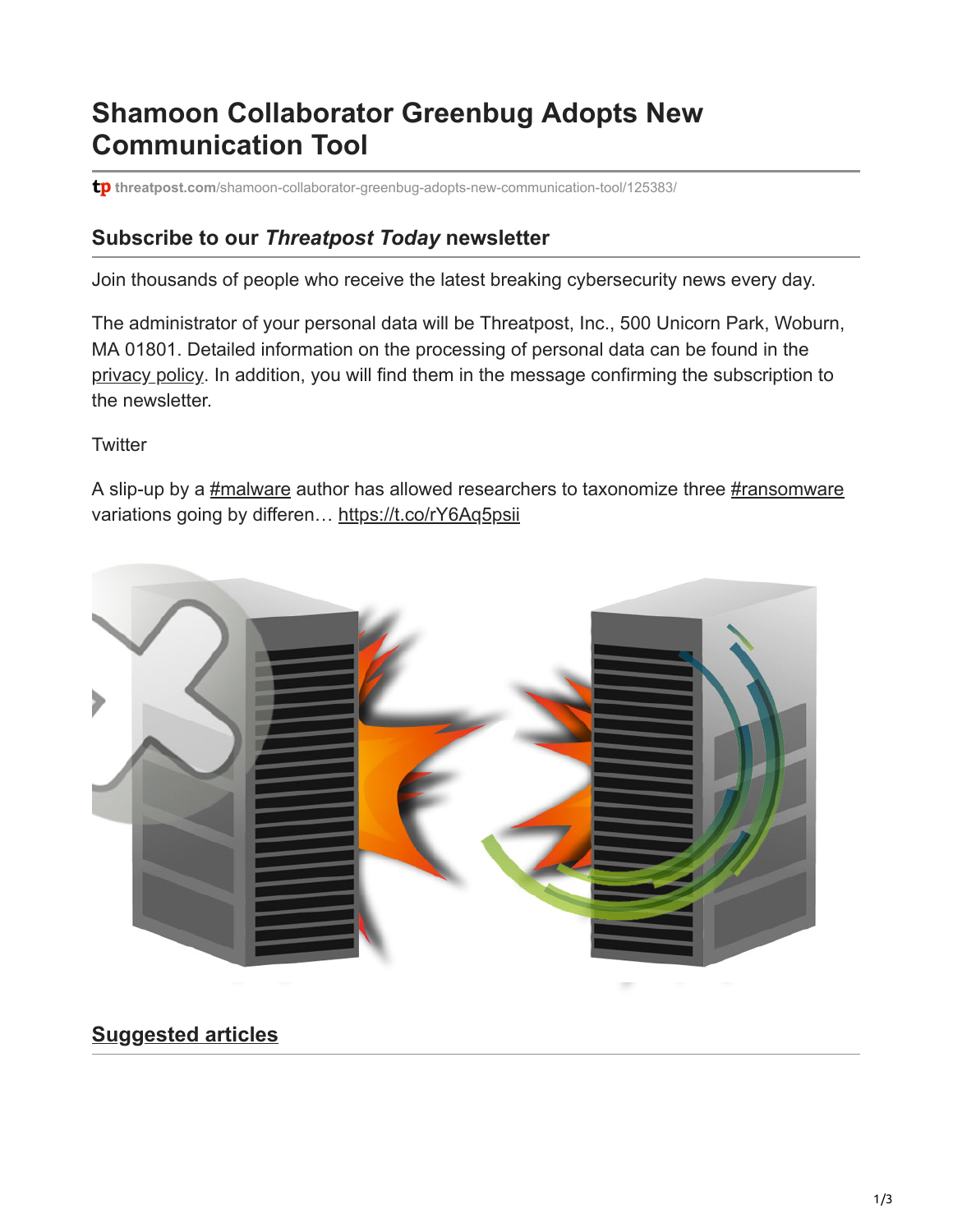

### **[It's Not the Trump Sex Tape, It's a RAT](https://threatpost.com/trump-sex-tape-rat/162810/)**

Criminals are using the end of the Trump presidency to deliver a new remote-access trojan (RAT) variant disguised as a sex video of the outgoing POTUS, researchers report.



## **[ElectroRAT Drains Cryptocurrency Wallet Funds of Thousands](https://threatpost.com/electrorat-drains-cryptocurrency-wallet-funds-of-thousands/162705/)**

At least 6,500 cryptocurrency users have been infected by new, 'extremely intrusive' malware that's spread via trojanized macOS, Windows and Linux apps.